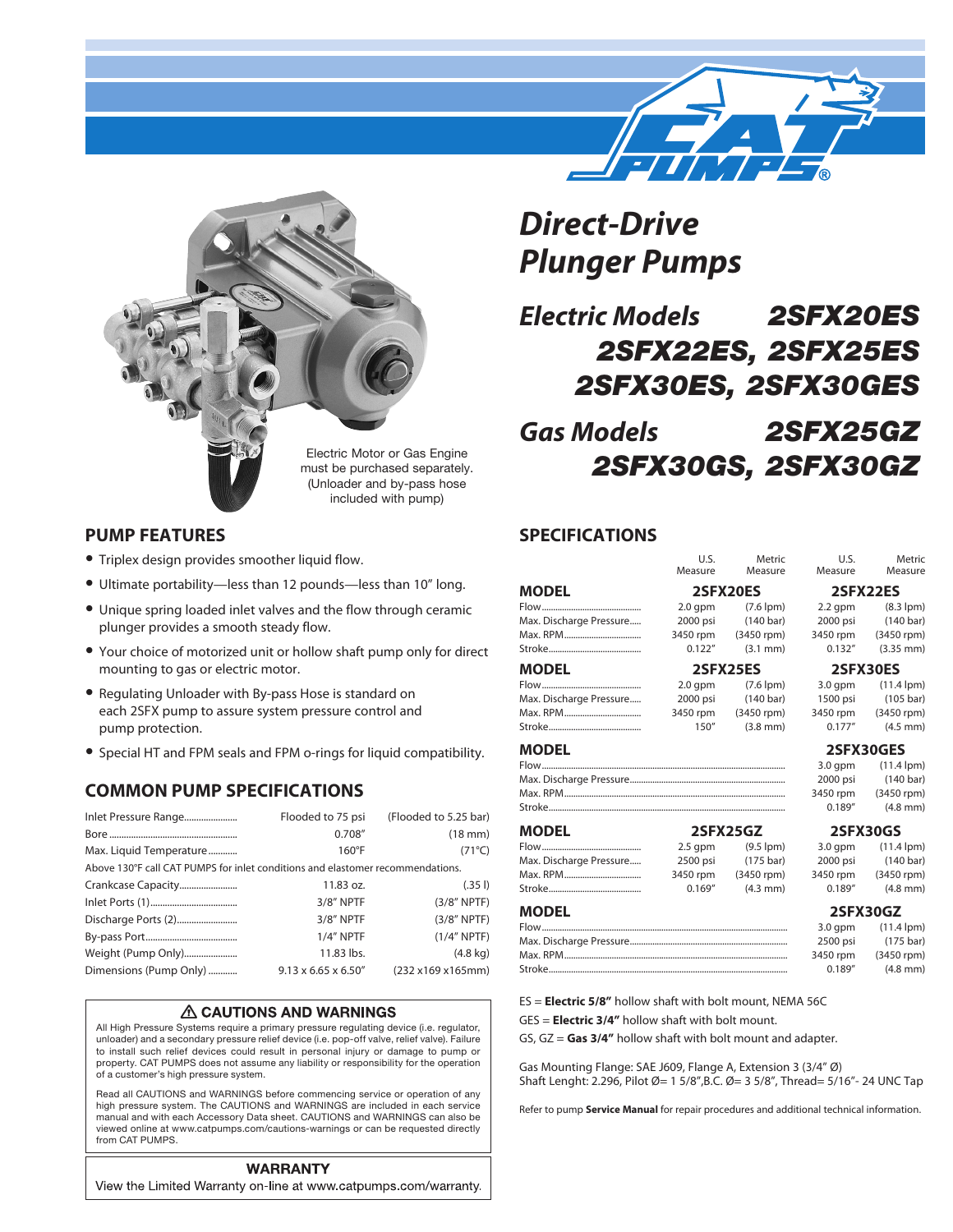

**PARTS LIST**

| <b>ITEM</b> |                  | <b>P/N MATL</b> | <b>DESCRIPTION</b>                                           | <b>MODEL USED</b>  | QTY          | <b>ITEM</b> |                 | <b>P/N MATL</b>   | <b>DESCRIPTION</b>                                       | <b>MODEL USED</b> | QTY           |
|-------------|------------------|-----------------|--------------------------------------------------------------|--------------------|--------------|-------------|-----------------|-------------------|----------------------------------------------------------|-------------------|---------------|
| 5           |                  |                 | 549360 STCP R Screw, HH (M6x14) (See Tech Bulletin 092)      | All Models         | 3            |             | 152 + 26089 NBR |                   | O-Ring, Adapter - 80D                                    | <b>All Models</b> | 3             |
| 8           | 547153 AL        |                 | Cover, Bearing, Inner (See Tech Bulletin 092                 | All Models         | $\mathbf{1}$ |             | 11377 FPM       |                   | O-Ring, Adapter - 80D                                    | All Models        | 3             |
| 10          | 14041 NBR        |                 | O-Ring, Bearing Cover-70D (See Tech Bulletin 092) All Models |                    | 1            |             | 157 45859 BB    |                   | Adapter, Discharge, Seat                                 | All Models        | 3             |
| 11          | 55337 NBR        |                 | Seal, Oil - 70D (See Tech Bulletin 092)                      | All Models         | $\mathbf{1}$ |             | 44878 BB        |                   | Spacer, Discharge, Valve                                 | 2SFX25GZ, 30GZ    | 3             |
| 15          | 14488 STL        |                 | Bearing, Ball, Inner                                         | All Models         | $\mathbf{1}$ |             | 159 † 26089 NBR |                   | O-Ring, Adapter - 80D                                    | All Models        | 3             |
|             | 20 547046 TNM    |                 | Rod, Connecting                                              | All Models         | 3            |             | 11377 FPM       |                   | O-Ring, Adapter - 80D                                    | All Models        | 3             |
|             | 24 549608 LPDE   |                 | Plug, Oil Cap (Remove before Start-Up)                       | All Models         | 1            |             | 164 44881 S     |                   | Seat                                                     | 2SFX25GZ, 30GZ    | 3             |
| 25          | 46109 FCM        |                 | Crankshaft, 3450 RPM, 5/8", 3.1mm                            | 2SFX20ES           | 1            |             | 166 43723 S     |                   | Valve                                                    | <b>All Models</b> | 3             |
|             | 44929 FCM        |                 | Crankshaft, 3450 RPM, 5/8", 3.35mm                           | 2SFX22ES           | 1            |             | 167 541062 S    |                   | Spring                                                   | <b>All Models</b> | 3             |
|             | 45844 FCM        |                 | Crankshaft, 3450 RPM, 5/8", 3.8mm                            | 2SFX25ES           | $\mathbf{1}$ | 168         | 44565 PVDF      |                   | Retainer, Spring                                         | All Models        | 3             |
|             | 542967 FCM       |                 | Crankshaft, 3450 RPM, 3/4", 4.3mm                            | 2SFX25GZ           | $\mathbf{1}$ | 185         | 44879 BB        |                   | Manifold, Discharge                                      | All Models        | $\mathbf{1}$  |
|             | 44931 FCM        |                 | Crankshaft, 3450 RPM, 5/8", 4.5mm                            | 2SFX30ES           | $\mathbf{1}$ |             |                 | 188 126762 STCP R | Screw, HSH (M8x75)                                       | All Models        | 6             |
|             | 546334 FCM       |                 | Crankshaft, 3450 RPM, 3/4", 4.8mm [12/01]2SFX30GS, GZ        |                    | $\mathbf{1}$ | 249         | $30520 -$       |                   | Assy, Adapter Mount, Gas                                 | All Gas Models    | 1             |
| 26          | 12385 STL        |                 | Ring, Retaining                                              | All Models         | 1            | 255         | 30517 STZP      |                   | Assy, Bolt Mount                                         | All Models        | $\mathbf{1}$  |
| 27          | 15710 STL        |                 | Bearing, Ball, Outer                                         | All Models         | 1            | 285         | 80228 STL       |                   | Screw (M8-1.25x80) (Motor Removal)                       | All Models        | 2             |
|             | 32 547961 RTP    |                 | Cap, Oil Filler w/O-Ring                                     | All Models         | $\mathbf{1}$ | 300         | 34053 NBR       |                   | Kit, Seal                                                | All Models        | $\mathcal{I}$ |
| 33          | 14179 NBR        |                 | O-Ring, Oil Filler Cap - 70D                                 | All Models         | $\mathbf{1}$ |             |                 |                   | (Inclds: 106, 125, 152, 159)                             |                   |               |
| 37          | $92241 -$        |                 | Gauge, Oil, Bubble w/Gasket                                  | All Models         | $\mathbf{1}$ |             | 33953 HT        |                   | Kit, Seal, Hi-Temp                                       | All Models        | $\mathcal{I}$ |
| 38          | 44428 NBR        |                 | Gasket, Oil Gauge - 80D                                      | All Models         | $\mathbf{1}$ |             |                 |                   | (Inclds: 106, 125, 134, 152, 159)                        |                   |               |
| 48          | 44842 NY         |                 | Plug, Drain (1/2" NPT)                                       | All Models         | $\mathbf{1}$ |             | 33453 FPM       |                   | Kit, Seal                                                | All Models        | $\mathcal{I}$ |
| 49          | 14179 NBR        |                 | O-Ring, Drain Plug - 70D                                     | All Models         | $\mathbf{1}$ |             |                 |                   | (Inclds: 106, 125, 152, 159)                             |                   |               |
|             | 53 547285 AL     |                 | Crankcase (See Tech Bulletin 092)                            | All Models         | $\mathbf{1}$ | 310         | 34056 NBR       |                   | Kit. Valve                                               | All except GZ     | $\mathcal{I}$ |
| 64          | 16948 CM         |                 | Pin, Crosshead                                               | All Models         | 3            |             |                 |                   | (Inclds: 152, 157, 159, 166, 167, 168)                   |                   |               |
|             | 65 540073 SZZ    |                 | Rod, Plunger, Unchromed                                      | 2SFX20,22,25,30,35 | 3            |             | 34052 NBR       |                   | Kit, Valve                                               | 2SFX25GZ, 30GZ    | $\mathcal{I}$ |
|             | 542958 SHS       |                 | Rod, Plunger                                                 | 2SFX25GZ,30GZ      | 3            |             |                 |                   | (Inclds: 152, 159, 164, 166, 167, 168)                   |                   |               |
|             | 69 126259 STCP R |                 | Washer (M24)                                                 | All Models         | 3            | 311         | 34668 NBR       |                   | Kit, Inlet Valve                                         | All Models        | $\mathcal{I}$ |
| 70          | 25461 NBR        |                 | Seal, Oil                                                    | All Models         | 3            |             |                 |                   | (Inclds: 134-137,152,159)                                |                   |               |
| 90          | 45847 CC         |                 | Plunger (M18x14)                                             | All Models         | 3            | 352         | 44050 STZP      |                   | Gauge, Oil, Removal Tool                                 | All Models        | $\mathcal{I}$ |
| 100         | 44869 PVDF       |                 | Retainer, Seal                                               | All Models         | 3            |             | 400 7500XS BB   |                   | Unloader, Regulating                                     | Std. 2SFX Models  | $\mathbf{1}$  |
|             | 106†44876 NBR    |                 | Seal, LPS w/S-Spg                                            | All Models         | 3            |             | 7625 BB         |                   | Unloader, Regulating                                     | 2SFX25GZ, 30GZ    | $\mathbf{1}$  |
|             | 545192 FPM       |                 | Seal, LPS w/SS-Spg                                           | All Models         | 3            | 467         | 45868 BB        |                   | Barb, Pump Inlet (1/4" Hose x 1/4" NPT) All Models       |                   | 1             |
|             | 110 44874 BB     |                 | Manifold, Inlet                                              | All Models         | 1            |             | $6575 -$        |                   | Plunger Pump Service DVD                                 | All Models        | $\mathcal{I}$ |
|             | 125 43245 SNG    |                 | Seal, HPS w/S                                                | All Models         | 3            |             | $6107 -$        |                   | Oil, Bottle (21 oz) ISO 68 Hydraulic                     | All Models        | $\mathcal{I}$ |
|             | 46652 HT         |                 | Seal, HPS, "Hi-Temp", 2-Pc w/S-SupportAll Models except GZ 3 |                    |              |             |                 |                   | (Fill to specified crankcase capacity prior to start-up) |                   |               |
|             | 134 45854 S      |                 | Valve, Inlet                                                 | All Models         | 3            |             |                 |                   |                                                          |                   |               |
|             | 33873 NY         |                 | Valve, Inlet, Hi-Temp                                        | All Models         | 3            |             |                 |                   |                                                          |                   |               |
|             | 135 549520 S     |                 | Spacer                                                       | All Models         | 3            |             |                 |                   |                                                          |                   |               |
|             | 136 44872 S      |                 | Spring, Inlet                                                | All Models         | 3            |             |                 |                   |                                                          |                   |               |
| 137         | 88575 S          |                 | Washer, Conical (M6)                                         | All Models         | 3            |             |                 |                   |                                                          |                   |               |
|             | 138 81240 SS     |                 | Nut, Hex (M6)                                                | All Models         | 3            |             |                 |                   |                                                          |                   |               |

**Bold Part Numbers are unique to a particular pump model.** *Italics are optional items*. [] Date of latest production change.<br>Throduction parts are different than service parts. R Components comply with RoHS Directive.<br>See

. . Effective with 1/90 Mfg. date 45853, 14036, 44861, 92519 have been replaced with new one piece crankcase.<br>Note: Discard Key which may come standard with most crotors and engines and **use only the key included in this k** 

Center raised pilot guide on the **Adapter Plate** assures proper alignment of pump and engine. Before mounting pump onto engine inspect engine for **recessed seal and bearing guide** to permit adapter to completely seat into recess and four bosses to be flush with engine face.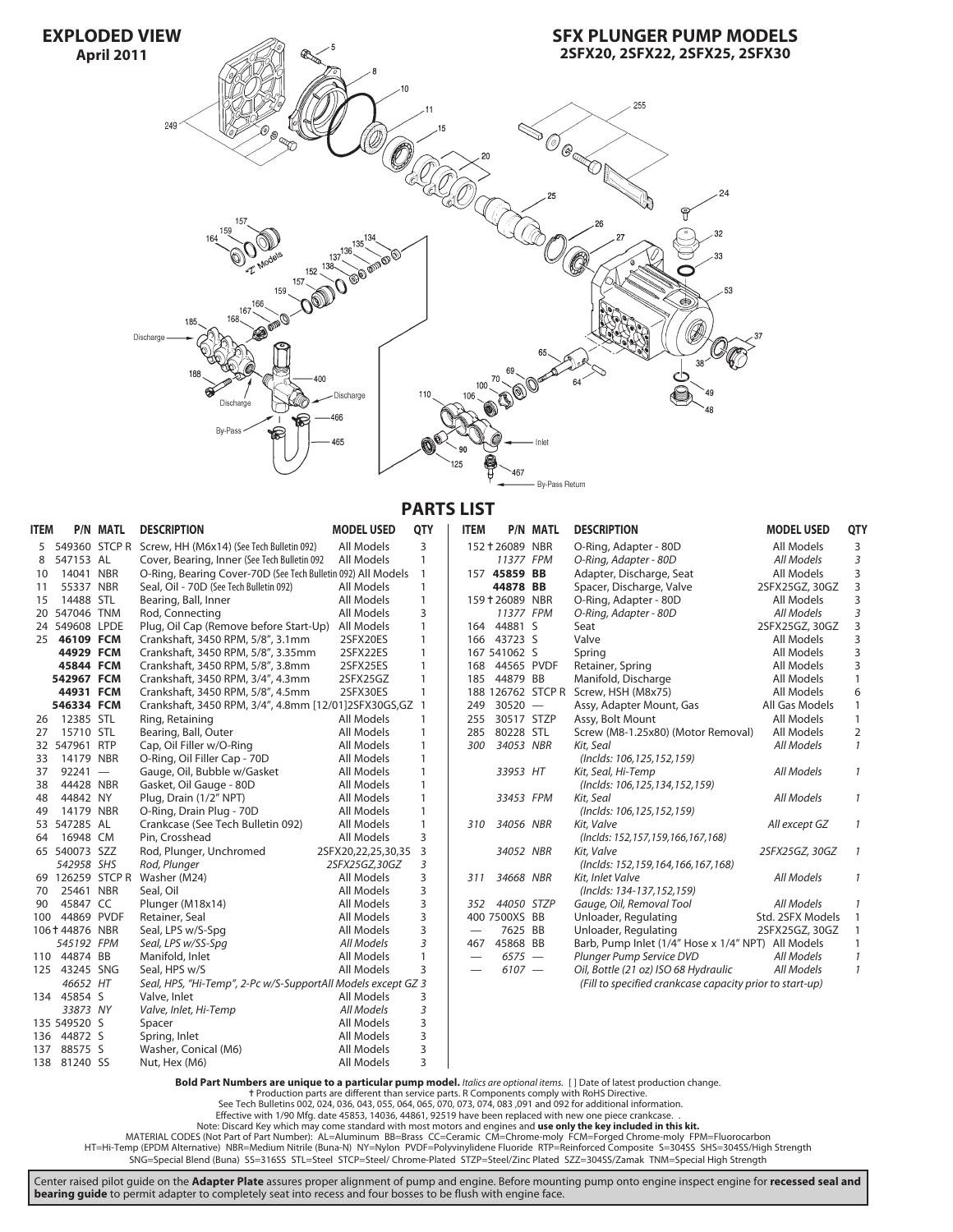

NBR=Medium Nitrile (Buna-N) PTFE=Pure Polytetrafluoroethylene S=304SS STZP=Steel/Zinc Plated

#### **OPERATION**

A Regulating Unloader comes with each 2SFX pump to provide system pressure regulation and pump protection.

For MAXIMUM SUCTION capability, Regulating Unloader should be remounted on discharge manifold, OPPOSITE from pump inlet port.

Standard Units with return of by-pass back to the inlet of the pump should have a Thermo Valve in the by-pass line.

By-pass HOSE ASSEMBLY is designed for cold water or ambient temperature operation. DO NOT EXCEED 6 MINUTES in by-pass

S=304SS SSS=416SS STZP=Steel/Zinc Plated operation. Excessive temperatures will cause premature wear or damage to the pump and VOID THE WARRANTY.

Hi-Temp Units with special Hi-Temp seals do not use the Thermo Valve. Use optional Dual Pressure Switches and Mechanical Relay in Auto Shut Off Kits 34870 and 34871.

If unit is INFREQUENTLY USED OR PERIODICALLY STORED, seals may become dry. UNDER SUCTION FEED, system must be PURGED BEFORE OPERATION (system liquid must flow through the pump without discharge restriction) to assure full system pressure is reached.